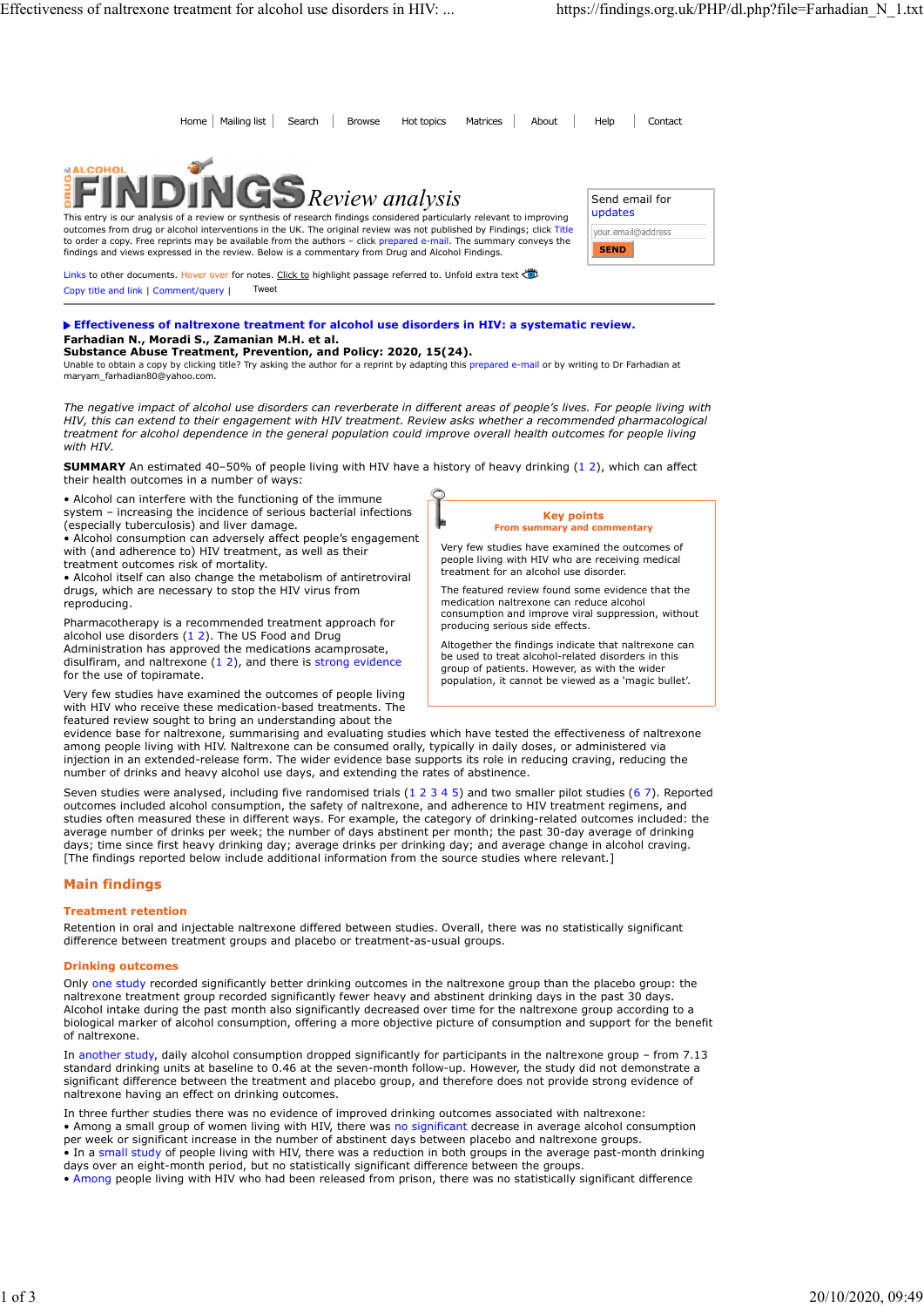between naltrexone and placebo groups for the time to first heavy drinking day, average drinks per drinking day, average percent of heavy drinking days, and average change in alcohol craving.

#### Adherence to a treatment regimen of antiretroviral therapy the state of the state of the state of the state of the state of the state of the state of the state of the state of the state of the state of the state of the state of the state of the state of the state of the st

In two studies, there was no significant difference between placebo and naltrexone treatment groups in the rate of adherence to antiretroviral therapy (1 2). These studies ess of naltrexone treatment for alcohol use disorders in HIV: ... https://findings.org.uk/PHP/dl.php?f<br>
between naltrexone and placebo groups for the time to first heavy drinking day, average drinks per drinking<br>
day, ave measured the rate of adherence by the proportion of participants who followed their HIV treatment regimen more than 90% or 95% of the time.

"HIV treatment does not cure HIV, but it stops the virus from reproducing in your body. It can reduce the amount of virus in the blood to undetectable levels, meaning that you cannot pass on HIV."

Terrence Higgins Trust, the largest voluntary sector provider of HIV and sexual health services in the UK

## HIV viral load

Treatment with antiretroviral therapy can reduce a person's viral load (ie, the amount of HIV in the blood). When the viral load is reduced to an undetectable level, this is called viral suppression.

Two studies reported a statistically significant improvement in viral suppression in injectable naltrexone groups compared with control groups:

• Extended-release naltrexone participants were significantly more likely to achieve viral suppression at six months. There was no improvement in viral load over the six-month follow-up period in the placebo group. • HIV viral suppression changed from 92% to 82% for patients assigned to extended-release naltrexone, whereas no change was detected for the treatment as usual group at 16 weeks (1 2). [This finding was ess of naltresone treatment for alcohol use disorders in HIV: ... https://findings.org.uk/PHP/dLphp?file=Farhadian\_N\_1.txt<br>
https://findings.org.uk/PHP/dLphp?file=Farhadian\_N\_1.txt<br>
https://findings.org.uk/PHP/dlphp?file=F reported in two different studies by the same group of authors, but seemingly involved the same analysis of the same group of participants.] between naite exone and placebo groups for the time to first heavy drinking day, average drinks per drinking<br>
definements on a teatrement regiment of antiertoriveiral<br>
definements of a teatrement regiment of national contr between nabresone and placebo groups for the time to first heavy drinking day, average drinks per drinking day, werence to a treatment regiment of anticretorical cells, the virus from reproducing in your area to the stude meanned in the internal difference in the increase these found a statistical particle in the statistical particle and of the statistical particle and several particle and several particle and several particle and several p

### Health of the immune system

In two studies there was no evidence of a significant difference in the average CD4 count of participants in placebo versus treatment groups (1 2). CD4 cells (also known as T-cells) are a type of white blood cell, and their count provides a measure of the health of the immune system.

### Risk of death and disease

Only one study reported mortality- and morbidity-related outcomes. During a 24-week treatment period, there were no significant differences between placebo and treatment groups in their VACS Index scores, which predict risk of death and disease among people living with HIV.

#### Safety **Safety** and the same of the same of the same of the same of the same of the same of the same of the same of the same of the same of the same of the same of the same of the same of the same of the same of the same o

Four studies examined the safety of naltrexone against reports of adverse events and serious adverse events However, in one of the studies there were considerably more (if not significantly more) people in the naltrexone group reporting adverse events (70% vs. 28%). The reported side effects of naltrexone included insomnia (30%), nervousness/anxiety (30%), and nausea (10%).

# The authors' conclusions

The featured review was designed to evaluate the effect of naltrexone on the health outcomes of people living with HIV – including their drinking outcomes and their HIV outcomes. It found some evidence that injectable and oral naltrexone could reduce alcohol consumption and improve viral suppression, without concern that the medication would cause serious side effects, which overall suggested that naltrexone could be used to treat alcohol-related disorders in this group of patients.

The strength of the authors' conclusions were restricted by the small number of studies available, as well as limitations associated with individual studies and the pool of studies, including the variety of responses considered for evaluating the outcomes of naltrexone, the low number of study participants, and the selection of the study population from specific groups such as people in or newly released from prison.

**FINDINGS COMMENTARY** Alcohol use disorders can have considerable ramifications for people living with HIV, including adversely affecting their engagement with HIV treatment. The featured review pursued a productive line of enquiry about the impact of naltrexone (a treatment for alcohol dependence) on the health outcomes of people living with HIV. The authors came to the conclusion that naltrexone could reduce alcohol consumption and improve viral suppression in people living with HIV, without significant side effects, though it is important to note that there were a limited number of studies supporting these two main assertions: • only one study recorded significantly better drinking outcomes among participants in the naltrexone group than the control group;

• only two studies reported a statistically significant improvement in viral suppression in naltrexone versus control groups.

What we can glean from these findings, in combination with the wider evidence base, is that naltrexone may be beneficial, and there appears to be no reason not to consider naltrexone to treat alcohol-related disorders among people living with HIV. However, as with the wider population, it cannot be viewed as a 'magic bullet'.

In 2010, a comprehensive synthesis of 50 trials with 7,793 patients found that the naltrexone does on average help more detoxified alcohol dependent patients avoid relapse, but effects are generally small and inconsistent:

• Compared to a placebo, naltrexone reduced the risk of return to heavy drinking by 17%, drinking days by about 4%, and heavy drinking days by about 3%, meaning that the drug on average avoided one additional heavy drinking day per month.

Information about HIV from the Terrence Higgins Trust:

• "HIV stands for Human Immunodeficiency Virus. 'Immunodeficiency' refers to the weakening of the immune system by the virus."

• "AIDS stands for Acquired Immune Deficiency Syndrome. It is a collection of illnesses ('syndrome') caused by a virus people pick up ('acquire') that makes their immune system weak ('immune deficiency')."

• "In the 1980s and early 90s, most people with HIV were eventually diagnosed with